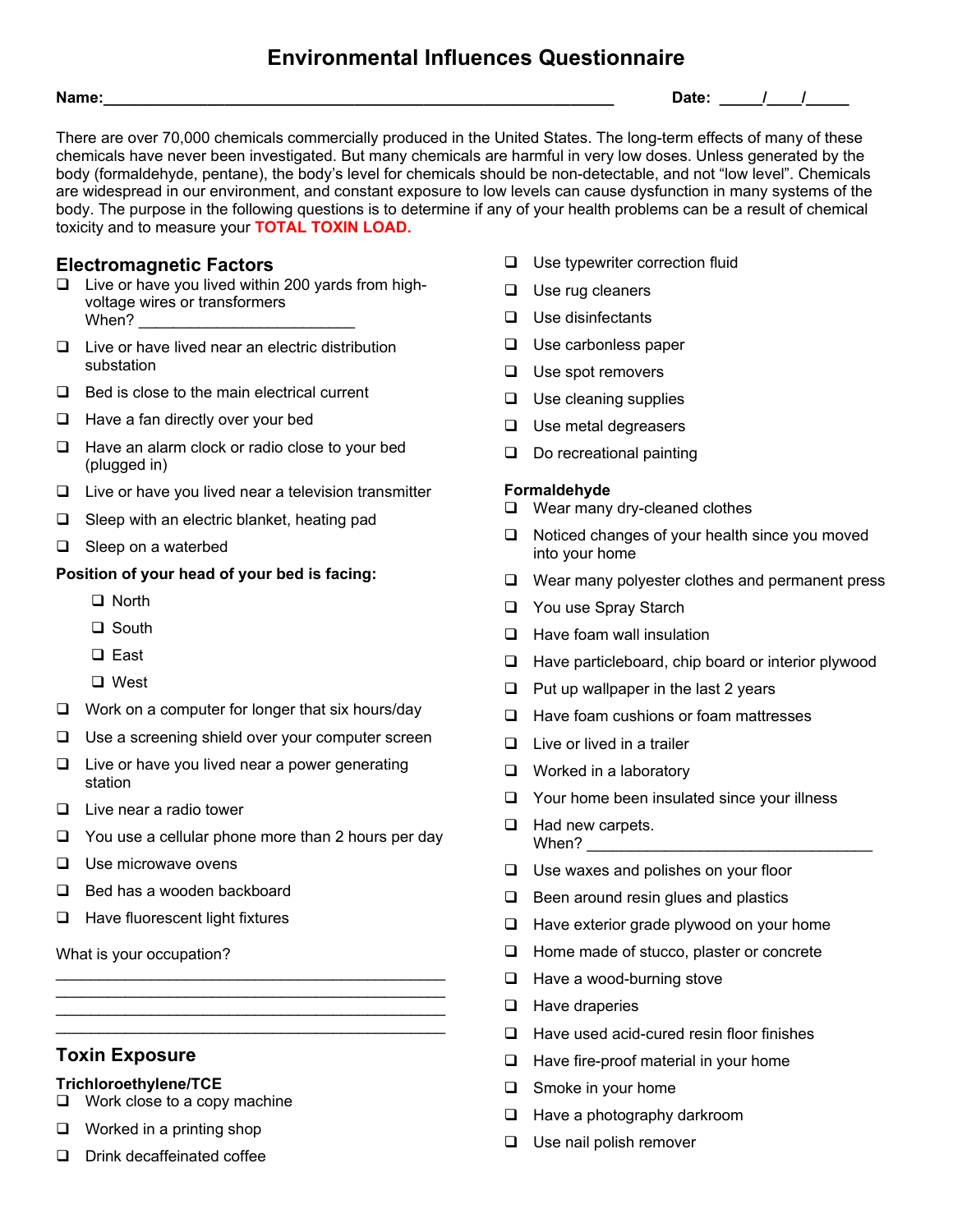□ Use fingernail hardeners

#### **Pesticides & Herbicides (Organochlorines, Organophosphate, Carbamate, Chlorinated Cyclodiene, Botanical & Microbial)**

- $\Box$  Use pesticides
- $\Box$  Use weed killer
- $\Box$  You use cleaning fluids, waxes
- $\Box$  Lived or worked at a dry cleaning plant
- $\Box$  Have been around wood preservatives
- $\Box$  Drink tap water
- □ Work with electrical equipment
- $\Box$  Have mothballs in your closets
- Gasoline fumes bother you
- $\Box$  Eat store bought meat
- $\Box$  Use insecticides
- $\Box$  Crop-surface sprays
- □ Aerosols
- **D** Fumigants

## **Volatile Organic Compounds (Paradichlorobenzenes, toluene, ethers, ketones, propane, polymers, tetrachloroethylene)**

- $\Box$  Had home painted in the last 2 years
- $\Box$  Use cleaning solvents
- $\Box$  Have soft vinyl floors
- $\Box$  Handle propane and butane
- Get your clothes dry-cleaned
- $\Box$  Store dry-cleaned clothes in closets
- $\Box$  Barbecue more than 2 times per month
- $\Box$  Work in a "tightly sealed building"
- $\Box$  Work close to a laser printer
- $\Box$  Use moth balls
- $\Box$  Have nylon carpet
- $\Box$  Use air fresheners
- $\Box$  Have a workshop in the home

### **Phenols**

Do you use the following?

- **Household cleaners**
- **Q** Nasal Sprays
- $\Box$  Styrofoam cups
- **Q** Cough Syrup
- Decongestants
- **Hair sprays**
- □ Scented deodorants
- $\Box$  Scotch tape
- **Q** Newsprint
- $\Box$  Lysol
- **Epoxy**
- **Listerine**
- $\Box$  Chloraseptic throat sprays
- □ Noxema
- $\Box$  Mildew cleaners
- D Perfumes
- Air Fresheners
- Disinfectants
- **Q** Polishes
- □ Glues
- Waxes
- **D** Mouthwash
- $\Box$  Hard saucepan handles
- $\Box$  Smoke in the house
- $\Box$  Have you been exposed to chemicals? When?
- $\Box$  Have you had your home treated for termites When?
- $\Box$  Wash own vehicle by hand. What type of cleaners do you use?

#### **Carbon Monoxide/Nitrogen Oxide/Sulfur Dioxide**

- $\Box$  Have oil or gas stove
- $\Box$  Have water heaters
- **Q** Chimney is damaged
- $\Box$  Live near a busy street
- Garage attached to your home
- □ Smoke at home
- $\Box$  Have an open fireplace
- $\Box$  Burn candles

#### **Ozone**

- $\Box$  Use an electrical sewing machine
- $\Box$  Use power tools
- $\Box$  Use ion generators
- $\Box$  Work close to a photocopier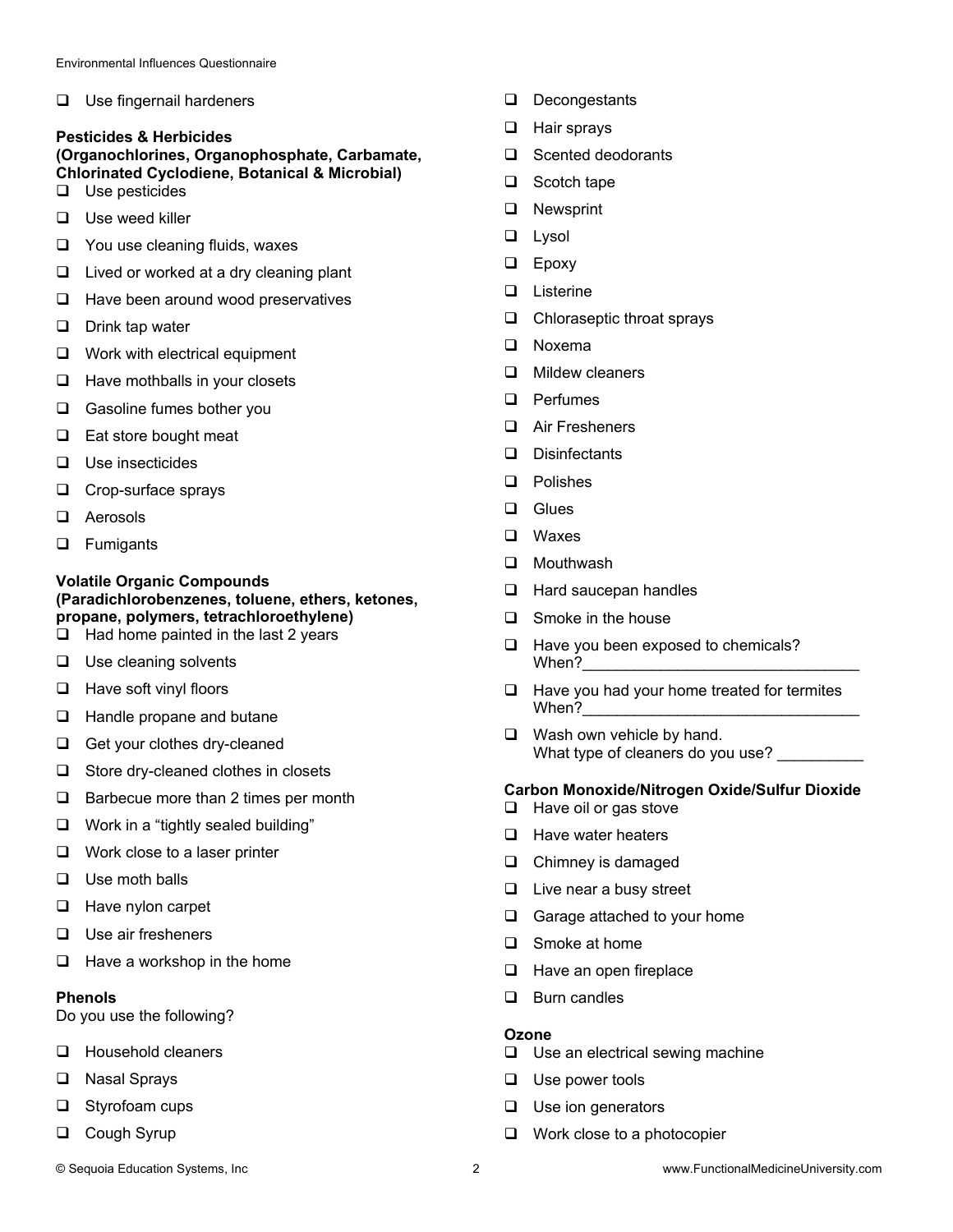#### **Carbon Dioxide**

- □ Work in a crowded work place
- $\Box$  Have poor ventilation at work

#### **Asbestos**

- $\Box$  Live in an old home
- $\Box$  Have old ceiling tiles, plaster, insulation board and heating duct tape
- $\Box$  Lived in a large city with many trucks, buses etc.
- $\Box$  Lived near a building which was torn down
- $\Box$  Mother exposed to any unusual chemicals or drugs during pregnancy (DES)
- $\Box$  Do you have your nails treated? Acrylic Adhesives

## **Please note the "brand" of product you use For example: Toothpaste: Crest**

Shampoo: \_\_\_

- Toothpaste:
- Hair Conditioner: \_\_\_\_\_\_\_\_\_

Makeup:

Lipstick:\_\_\_\_\_\_\_\_\_\_\_\_\_

Make-up Foundation:

Deodorant: \_\_\_\_\_\_\_\_\_\_\_\_\_\_\_\_\_

Perfume:

- Hairspray:
- Shaving Cream:\_\_\_\_\_\_\_\_\_\_\_\_\_

Cologne:

- Facial Creams:\_\_\_\_\_\_\_\_\_\_\_\_\_\_\_\_
- Body Creams:
- Do you have hair permanents? Yes/No If yes, how often?
- Do you have hair colorings? Yes/No If yes, was it permanent or temporary?

### **Do you use Latex products?**

- $\Box$  Baby bottle nipples
- **Q** Balloons
- □ Bandages
- Diaphragms
- $\Box$  Hot water bottles
- **Latex gloves**
- $\square$  Dishwashing gloves
- $\Box$  Rubber dams for dental work
- $\square$  Tires

 $\Box$  Worked in a rubber industry

## **General Miscellaneous**

- □ Have basement Molds
- $\Box$  Home is damp
- $\Box$  Use a humidifier? If yes, when the last time you cleaned it?
- $\Box$  Use black hair dye (Nitrosamines)
- $\Box$  Worked in beauty shop. When? \_\_\_\_\_\_\_\_\_\_\_\_\_\_\_\_\_\_\_\_\_\_\_\_\_\_\_\_\_\_\_\_
- $\Box$  Take any illicit drugs as an adolescent/young adult? What type?\_\_\_\_\_\_\_\_\_\_\_\_\_\_\_\_\_\_\_\_\_\_\_\_\_\_\_\_\_\_
- $\Box$  Open your windows at home
- $\Box$  Work in a machine shop
- □ Work in a garden?
- $\Box$  Work or have you worked on a farm  $When? \qquad \qquad$
- $\Box$  Have mercury fillings
- □ Had mercury fillings removed? When?\_\_\_\_\_\_\_\_\_\_\_\_\_\_\_\_\_\_\_\_\_\_\_\_\_\_\_\_\_\_\_\_\_
- $\Box$  Been exposed to radiation When?\_\_\_\_\_\_\_\_\_\_\_\_\_\_\_\_\_\_\_\_\_\_\_\_\_\_\_\_\_\_\_\_\_
- $\Box$  Have a hot tub
- □ Use chlorine or bromine
- **Have a well**
- □ Work around PVC pipe (Vinyl chloride)
- $\Box$  Home well ventilated
- $\Box$  Moved to a new office in the last two years
- $\Box$  Live in an apartment? How old?
- $\Box$  Eat at salad bars
- □ Eat raw fish (Sushi)
- $\Box$  Buy food from street vendors
- **For Women:** Have breast implants. Yes/No The implant was made of saline \_\_\_ silicone\_\_\_
- $\Box$  Has any type of metal been used in implants or joint replacements in your body? What type?\_\_\_\_\_\_\_\_\_\_\_\_\_\_\_\_\_\_\_\_\_\_\_\_\_\_\_\_ Where
- $\Box$  Notice more symptoms at work than at home or vice versa?
- $\Box$  Symptoms worse going into a mall
- $\Box$  Have you ever worked in a mall? When?\_\_\_\_\_\_\_\_\_\_\_\_\_\_\_\_\_\_\_\_\_\_\_\_\_\_\_\_\_\_\_